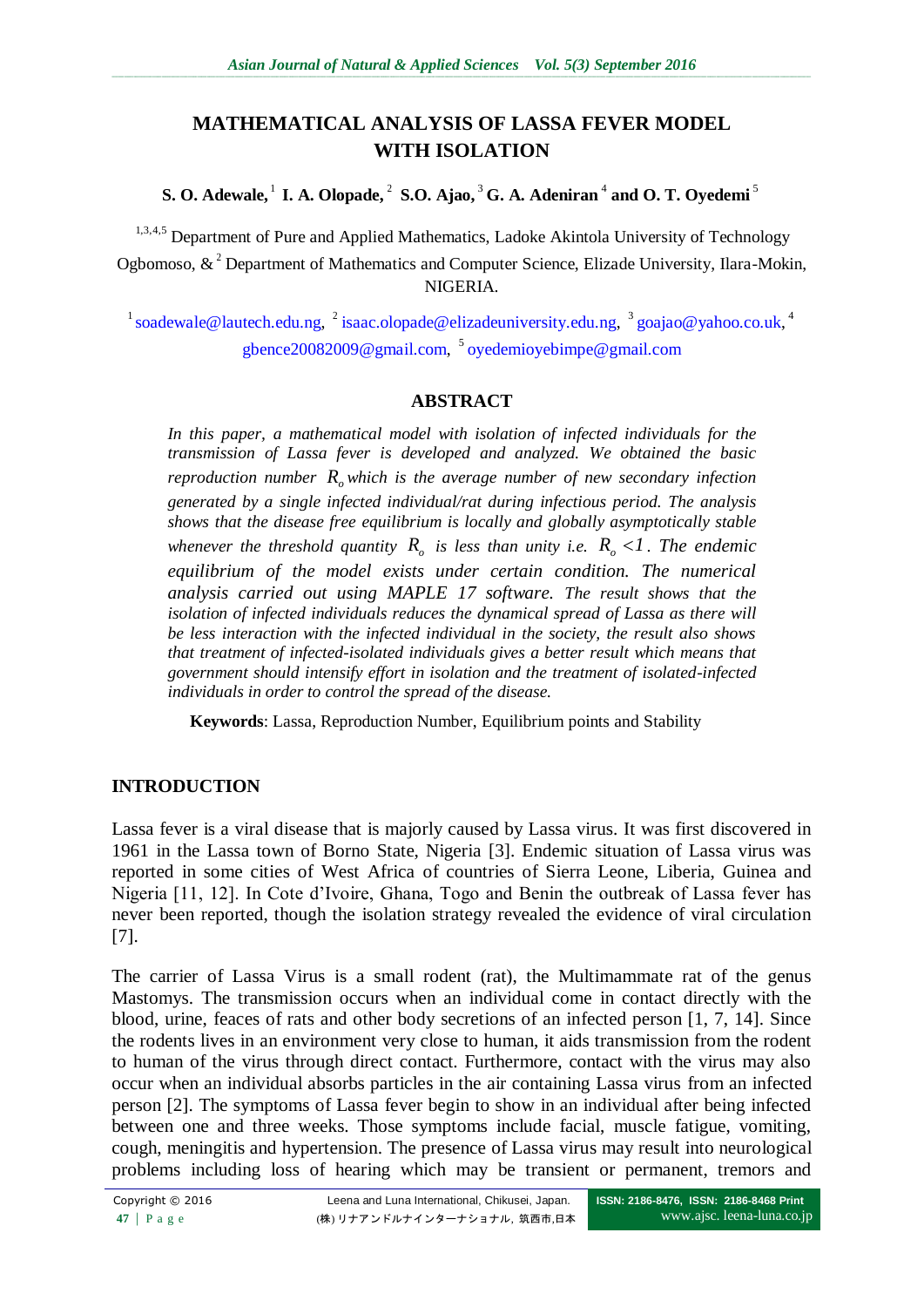encephalitis [13, 15]. The disease is mild or has no observable symptoms in up to 80% of people infected, but 20% develop a severe multisystem diseases. Even after recovery, the virus remains in body fluids for long periods of time [7, 8].

For SIR model (Susceptible, Infected, Recovered) and SEIR model (Susceptible, Exposed, Infected, Recovered), individuals that are treated or given vaccine and recovered cannot return to susceptible because of the permanent immunity they have in their system. Many researchers have worked on mathematical modeling of Lassa fever outbreak in the presence some factors that may enhance its outbreak. Bawa et. al [1] worked on Stability analysis of the disease free equilibrium state for Lassa fever disease, they developed a deterministic model for Lassa fever in a population with vital dynamics. Their analysis revealed that the disease can be control if the basic reproduction number R0 is less than one regardless of the initial population profile. James et. al [9] developed a mathematical model of Lassa fever disease dynamics using a set of ordinary differential equations. They discovered that the zero equilibrium state is stable when the birth rate of the human population is less than the death rate and same when the birth rate of the mastomysnatalensis (reservoir) is less than the total death rates.

In this paper, we presented a new six compartmental model with isolation of infected individual for the dynamical spread of Lassa to check the treatments of infected-isolated individuals and infected without isolation individuals.

# **MODEL FORMULATION**

The population size  $N_h(t)$  of human is sub–divided into sub–classes of individuals who are Susceptible  $S_h(t)$ , Exposed  $E_h(t)$ , Infected  $I_h(t)$ , and Isolation  $J_h(t)$ , So that;

$$
N_h(t) = S_h(t) + E_h(t) + I_h(t) + J_h(t)
$$
\n(1)

Also, the population size  $N_R(t)$  of the rodents is sub–divided into susceptible rodents  $S_R(t)$ and Infectious rodents  $I_R(t)$ . So that;

$$
N_R(t) = S_R(t) + I_R(t)
$$
\n<sup>(2)</sup>

The susceptible population is increased by the recruitment of individuals into the population (either by birth or immigration at the rate  $\pi_h$ ). The population decreases by the newly borne infected individuals that move to infected class. The population also decreases by infection following a contact with infectious rodents and human (at the rate  $\beta_1$  and  $\beta_2$ ) and natural death (at the rate  $\mu_h$ ). Thus;

$$
S'_{h} = (I - \rho)\pi_{h} - (\beta_{I}I_{R} + \beta_{2}I_{h})S_{h} - \mu_{h}S_{h}
$$
\n(3)

The population of the exposed class consists of newly infected individuals following a contact with the infected rodents and human (at the rate  $\beta_1$  *and*  $\beta_2$ ). The class increases due to the treatment of the infected and isolated individuals (at the rate  $U_1$  *and*  $U_2$ ). The exposed population declines due to progression to infectious class (at the rate  $\kappa_h$ ) and natural death (at the rate  $\mu_h$ ). Thus;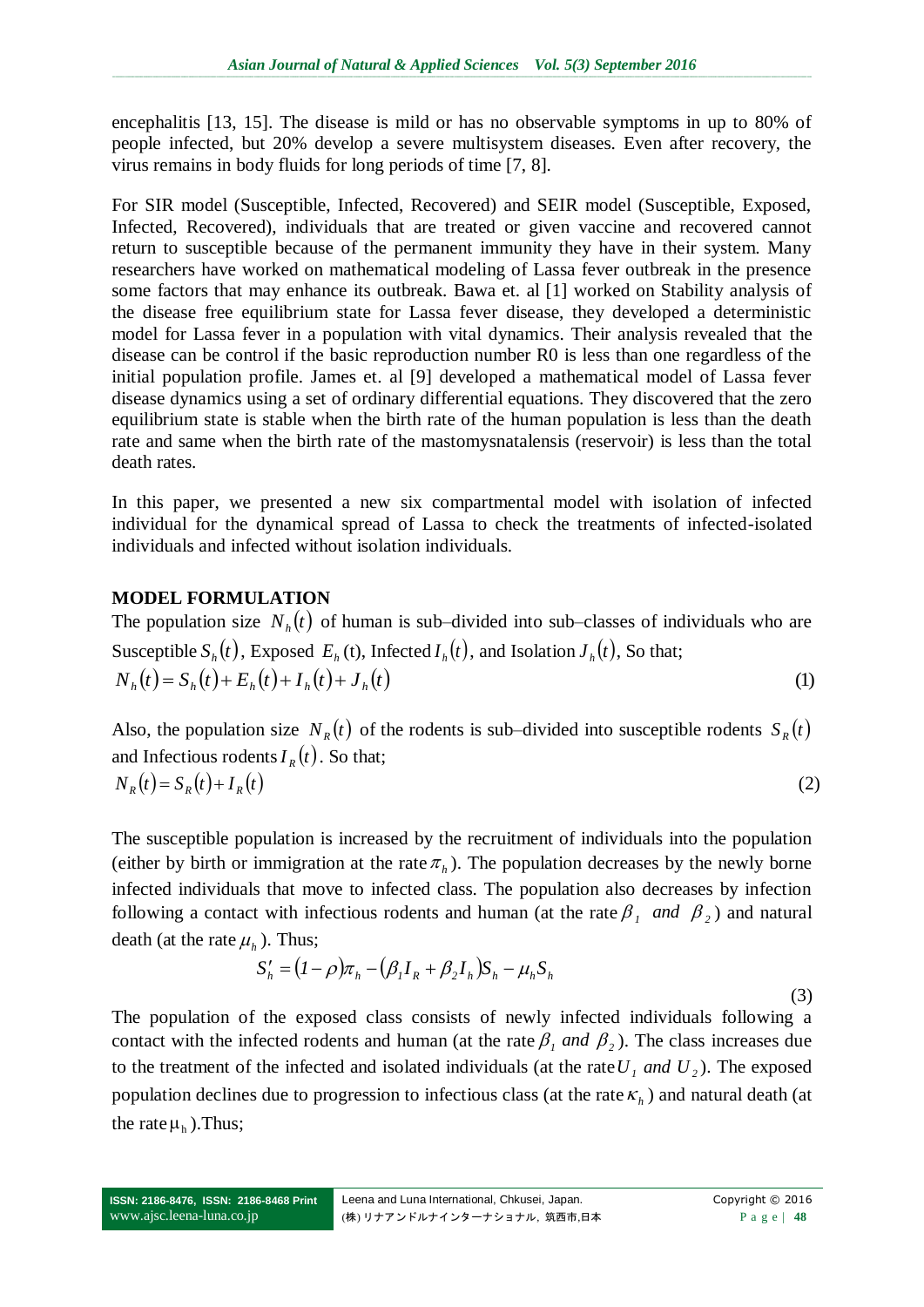$$
E'_{h} = (\beta_{1}I_{R} + \beta_{2}I_{h})S_{h} - (\kappa_{h} + \mu_{h})E_{h} + U_{1}I_{h} + U_{2}J_{h}
$$
\n(4)

The population of infected individual increases by newly borne infected individual (at the rate  $\rho$ ) and progression from exposed class (at the rate  $\kappa_h$ ). The population declines due to treatment (at the rate  $U_1$ ), those that are isolated (at the rate  $\sigma$ ), natural death (at the rate  $\mu_h$ ) and disease induced death ( at the rate  $\delta_h$ ). Thus;

$$
I'_{h} = \rho \pi_h + \kappa_h E_h - \left(\mu_h + \sigma + \delta_h + U_1\right) I_h
$$
\n<sup>(5)</sup>

The population of the isolated individual increases by those that are infected but isolated (at rate  $\sigma$ ). The population decreases due to natural death (at the rate  $\mu_h$ ), death due to the disease (at the rate  $\delta_h$ ) and the treatment (at the rate  $U_2$ ). Then,

$$
J'_h = \sigma I_h - (\mu_h + \delta_h + U_2) J_h \tag{6}
$$

Susceptible rodents (S<sub>R</sub>) are generated at a constants rate  $\pi_R$  (recruitment rate) and acquire infection following effective contact with infected rodent (at a rate  $\beta_1$ ). The rodents suffer death (at the rate  $\mu_R$ ) Hence,

$$
S_R' = \pi_R - \beta_1 I_R S_R - \mu_R S_R \tag{7}
$$

The infected class of the rodents has newly infected rodents and reduces by the death (at the rate  $\mu_R$ ). Hence;

$$
I'_R = \beta_I I_R S_R - \mu_R I_R \tag{8}
$$

In summary, combining the above formulations and assumptions together, we have the following system of differential equations. The definitions of variables and parameters used are given in tables 1 and 2.

$$
E'_{n} = (\beta_{1}I_{R} + \beta_{2}I_{n})S_{n} - (\kappa_{n} + \mu_{n})E_{n} + U_{1}I_{n} + U_{2}J_{n}
$$
\n(4)  
\nThe population of infected individual increases by newly borne infected individual (at the  
\nrate  $\rho$ ) and progression from exposed class (at the rate  $\kappa_{n}$ ). The population declines due to  
\ntreatment (at the rate  $U_{1}$ ), those that are isolated (at the rate  $\sigma_{n}$ ). Thus;  
\n $I'_{n} = \rho \pi_{n} + \kappa_{n}E_{n} - (\mu_{n} + \sigma_{n} + U_{1})I_{n}$ \n(5)  
\nThe population of the isolated individual increases by those that are infected but isolated (at  
\nrate of). The population decreases due to natural death (at the rate  $\mu_{n}$ ), death due to the  
\ndisease (at the rate  $\delta_{n}$ ) and the treatment (at the rate  $U_{2}$ ). Then,  
\n $I'_{n} = \sigma I_{n} - (\mu_{n} + \delta_{n} + U_{2})J_{n}$ \n(6)  
\nSusceptible rodents (S<sub>R</sub>) are generated at a constants rate  $\pi_{R}$  (recuitment rate) and acquire  
\ninflection following effective contact with infected rodent (at a rate  $\beta_{1}$ ). The rodents suffer  
\n $\sigma I'_{n} = \sigma I_{n} - (\mu_{n} + \delta_{n} + U_{2})J_{n}$ \n(7)  
\nSusceptible rodents (S<sub>R</sub>) are generated at a constants rate  $\pi_{R}$  (recutiment rate) and acquire  
\n $\kappa I'_{n} = \sigma I_{n} \sigma_{n} \sigma_{n} - \mu_{n} \sigma_{n}$ \n(7)  
\nThe infected class of the rodents has newly infected rodents and reduces by the death (at the  
\nrate  $\mu_{R}$ ). Hence;  
\n $I_{n} = \beta I_{n} \sigma_{n} \sigma_{n} + \mu_{n} I_{n}$ \n(8)  
\nIn summary, combining the above formulations and assumptions together, we have the  
\nrelive in tables 1 and 2.  
\n $S'_{n} = (1 - \rho) \pi_{n} - (\beta_{1} I_{n} + \beta_{2} I_{n}) S_{n} - \mu_{n} S_{n}$   
\n $E'_{n} = (\beta_{1} I_{n} + \beta_{2} I_{n}) S_{n} - (\kappa_{n} + \mu_{n}) E_{n} +$ 

### **ANALYSIS OF THE MODEL**

**Lemma 1:** The closed set  $D = D_h \times D_R \subset R_+^6$  is positive invariant for the model equation (9) with non-negative initial condition in  $R_+^6$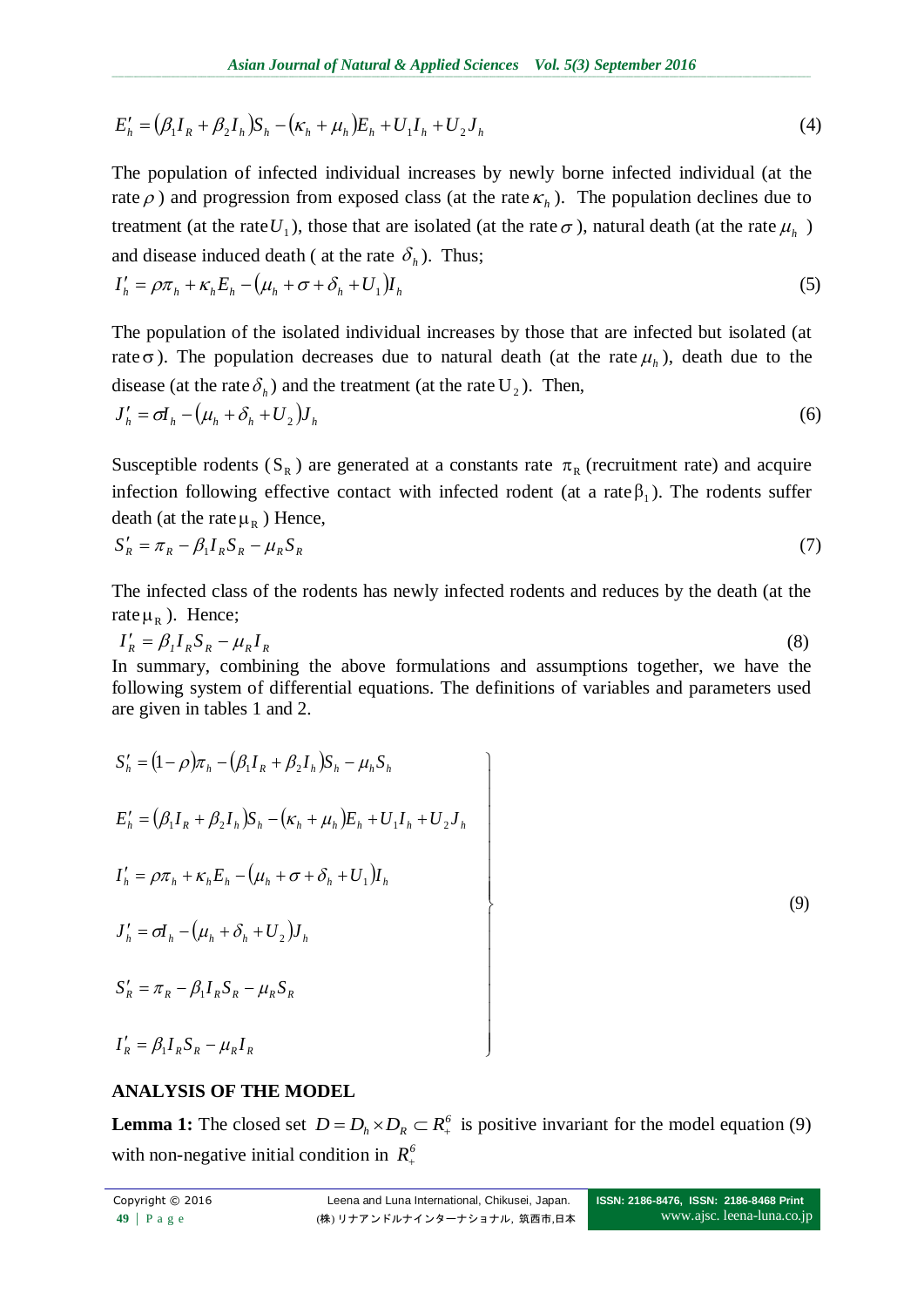**Proof:** Consider the biologically-feasible  $D = D_h \times D_R \subset R_+^6$  with

$$
D_h = \{ (S_h, E_h, I_h, J_h) \in R_+^4 : : N_h \le \frac{(1 - \rho)\pi_h}{\mu_h} \} \text{ and } D_R = \{ (S_R, I_R) \in R_+^2 : : N_R \le \frac{\pi_R}{\mu_R} \}
$$

We shall show that D is positive invariance (i.e all solution in D remain in D for all time t>0). The rate of change of the total population of human and rodents by adding gives;

$$
\frac{dN}{dt} = \pi_h - \mu N_h - \delta I_h \text{ and } \frac{dN}{dt} = \pi_R - \mu N_R
$$

Where  $N_h = S_h + E_h + I_h + J_h$  and  $N_R = S_R + I_R$ A standard comparison theorem [10] can be used to show that

$$
N_h(t) \le N_h(0) e^{-\mu t} + \frac{(1-\rho)\pi_h}{\mu_h} (1 - e^{-\mu t}) \text{ and } N_R(t) \le N_R(0) e^{-\mu t} + \frac{\pi_R}{\mu_R} (1 - e^{-\mu_R t}).
$$
  
In particular  $N_h(t) \le \frac{(1-\rho)\pi_h}{\mu_H}$  and  $N_R(t) \le \frac{\pi_R}{\mu_H}$ , if  $N_h(0) \le \frac{(1-\rho)\pi_h}{\mu_H}$  and  $N_R(0) \le \frac{\pi_R}{\mu_H}$ .

 $\mu_{_h}$  $\mu_{_R}$  $\mu_{_h}$  $\mu_{\scriptscriptstyle R}$ respectively. Therefore, all solution of the model with initial condition in D remains there for t>0. This implies that D is positively-invariant, in this region the model can be considered as been epidemiologically and mathematically well posed.

#### **Disease Free Equilibrium point**

At steady state,  $S'_h = E'_h = I'_h = J'_h = S'_h = I'_R = 0$ ,

Let  $E_{\rho}$  denotes the disease free equilibrium state of the model equation (9).

Then, at disease free  $E_h = I_h = J_h = I_R = 0$ ,

$$
\therefore E_o = (S_h, E_h, I_h, J_h, S_R, I_R) = \left(\frac{(1-\rho)\pi_h}{\mu_h}, 0, 0, 0, \frac{\pi_R}{\mu_R}, 0\right)
$$
(10)

#### **Basic Reproduction Number**

The basic reproduction number is the number of secondary cases of infection emanating from a single infection source [5]. Next Generation matrix method [6] is used to obtain the basic reproduction number. The matrices F (new infection terms) and V (other remaining transfer terms) are given as;

$$
F = \begin{bmatrix} 0 & \frac{\beta_2 (1-\rho) \pi_h}{\mu_h} & 0 & \frac{\beta_1 (1-\rho) \pi_h}{\mu_h} \\ 0 & 0 & 0 & 0 \\ 0 & 0 & 0 & 0 \\ 0 & 0 & 0 & \frac{\beta_1 \pi_R}{\mu_R} \end{bmatrix}
$$

And

$$
V = \begin{bmatrix} K_1 & -U_1 & -U_2 & 0 \\ -\kappa_h & K_2 & 0 & 0 \\ 0 & -\sigma_h & K_3 & 0 \\ 0 & 0 & 0 & K_4 \end{bmatrix}
$$
  
Where:  $K = \kappa + U_1 K_2 = \sigma_1 \delta + U_1 K_1 = U_1 \delta + U_2$ 

Where;  $K_1 = \kappa_h + \mu_h$ ,  $K_2 = \sigma + \delta_h + U_1$ ,  $K_3 = \mu_h + \delta_h + U_2$ ,  $K_4 = \mu_h$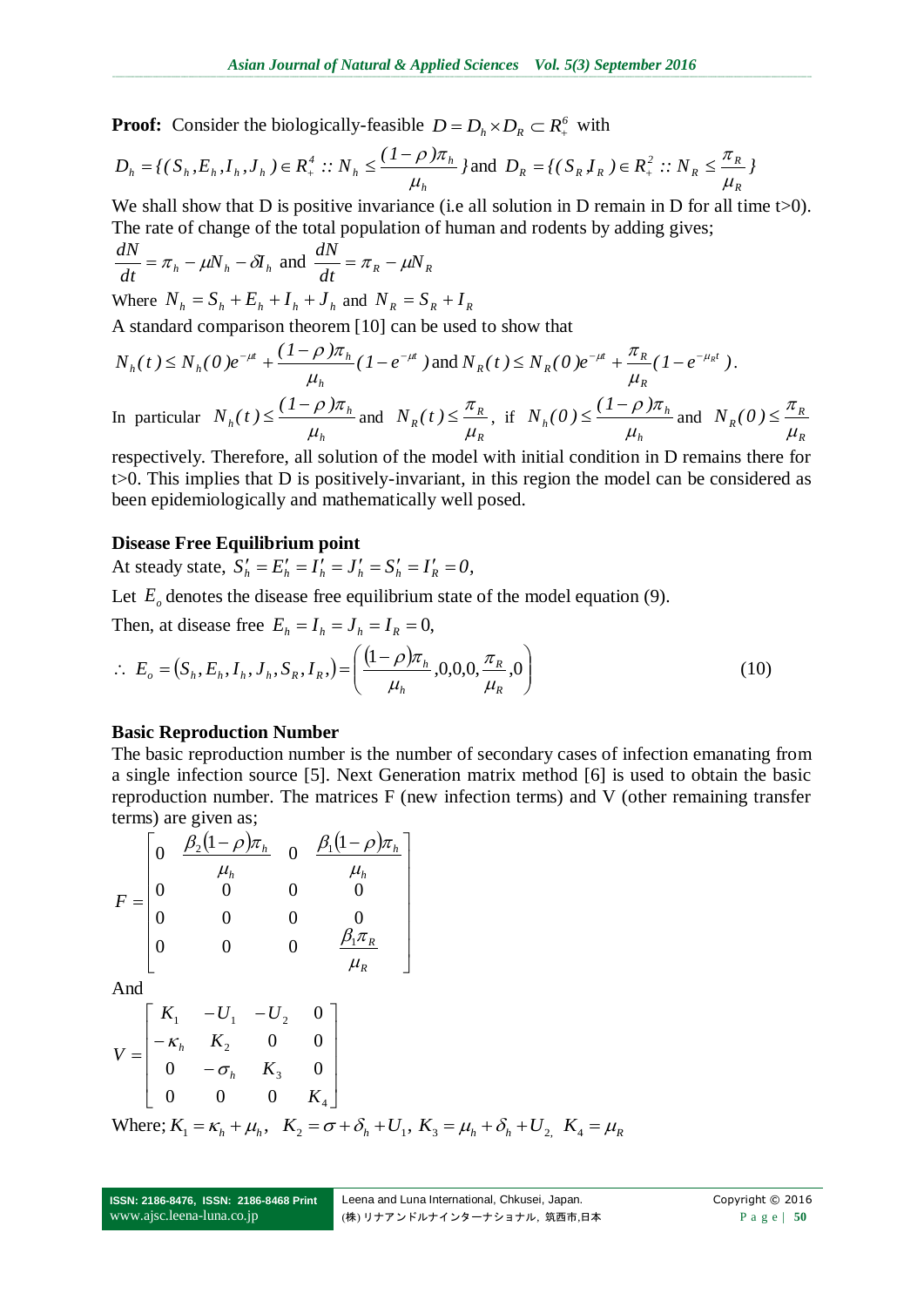Then, the basic reproduction number denoted by  $R_o$  is given by  $R_o = \rho (FV^{-1})$ 

$$
\therefore R_o = \max \left[ \frac{\beta_1 \pi_R}{\mu_R^2}, \frac{\beta_2 (-1+\rho) \pi_h K_3 \kappa_h}{\mu_h (\sigma \kappa_h U_2 - K_3 K_2 K_1 - K_3 \kappa_h U_1)} \right]
$$

The threshold quantity  $R$ <sup>*o*</sup> is the basic reproduction number of the model equation above, which is the average number of new case of an infection caused by one typical infected rat/ human in a population consisting of susceptible only.

#### **Local Stability of Disease Free Equilibrium Point**

**Theorem 1:** The disease free equilibrium of the modeled equation (9) is locally asymptotically stable (LAS) if  $R_0 < 1$  and unstable if  $R_0 > 1$ .

Proof: To determine the local stability of  $E_0$ , the following Jacobian matrix is computed corresponding to equilibrium point  $E_0$ . Considering the stability of the disease free equilibrium at the critical point ( *h*  $(I - \rho) \pi$ <sub>*h*</sub>  $\mu$  $\frac{(n-\rho)\pi_h}{n}$ , 0, 0, 0, *R R*  $\mu$  $\frac{\pi_R}{\pi}$ , 0). We have

$$
J_{L} = \begin{pmatrix}\n-\mu_{h} - \lambda & 0 & \frac{-\beta_{2}(1-\rho)\pi_{h}}{\mu_{h}} & 0 & 0 & \frac{-\beta_{1}(1-\rho)\pi_{h}}{\mu_{h}} \\
0 & -c_{1} - \lambda & k_{2} & U_{2} & 0 & 0 \\
0 & \kappa_{h} & -c_{3} - \lambda & 0 & 0 & 0 \\
0 & 0 & \sigma_{h} & -k & 0 & 0 \\
0 & 0 & 0 & 0 & -\mu_{R} - \lambda & \frac{-\beta_{1}\pi_{R}}{\mu_{R}} \\
0 & 0 & 0 & 0 & 0 & -c_{5} - \lambda\n\end{pmatrix}
$$
\n
$$
c_{1} = K + \mu_{1} c_{2} = \frac{\beta_{2}(1-\rho)\pi_{h}}{2} c_{1} = \frac{\pi_{1}C}{2} + \mu_{1} + \delta + U_{1} c_{2} = \mu_{1} + \delta + U_{1} and c_{3} = \frac{\beta_{1}\pi_{R}}{2} = \mu_{1}
$$

$$
c_1 = \kappa_h + \mu_h, \ c_2 = \frac{\beta_2 (1 - \rho) \pi_h}{\mu_h}, \ c_3 = \sigma + \mu_h + \delta + U_1, \ c_4 = \mu_h + \delta + U_2 \ \ and \ \ c_5 = \frac{\beta_1 \pi_R}{\mu_R} - \mu_R
$$

The eigen values are  $\lambda = -\mu_h$ ,  $-\mu_R$ ,  $-c_s$  and the remaining matrix is given by;  $\mathbb{R}^2$ 

$$
\begin{vmatrix} -c_1 - \lambda & k_2 & U_2 \\ \kappa_h & -c_3 - \lambda & 0 \\ 0 & \sigma_h & -c_4 - \lambda \end{vmatrix} = 0
$$
 (11)

The characteristics polynomial of (11) is given by

$$
A_{3}\lambda^{3} + A_{2}\lambda^{2} + A_{1}\lambda + A_{0} = 0
$$
  
\nWhere  
\n
$$
A_{3} = 1
$$
  
\n
$$
A_{2} = c_{4} + c_{3} + c_{1}
$$
  
\n
$$
A_{1} = c_{1}c_{3} + c_{1}c_{4} - c_{2}\kappa_{h} + c_{3}c_{4}
$$
  
\n
$$
A_{0} = [1 - R_{0}](\sigma_{h}\kappa_{h}U_{2} - c_{1}c_{3}c_{4} + c_{4}U_{1}\kappa_{h})\mu_{h}
$$
\n(13)

Then the Routh Hurwitz criterion will be employed to determine the nature of other roots, which states that all the roots of the polynomial will have negative real parts if and only if all the coefficients  $A_i$  (i=0, 1, 2, 3) are all positive and that the matrices  $T_i$  (i=1, 2, 3) are all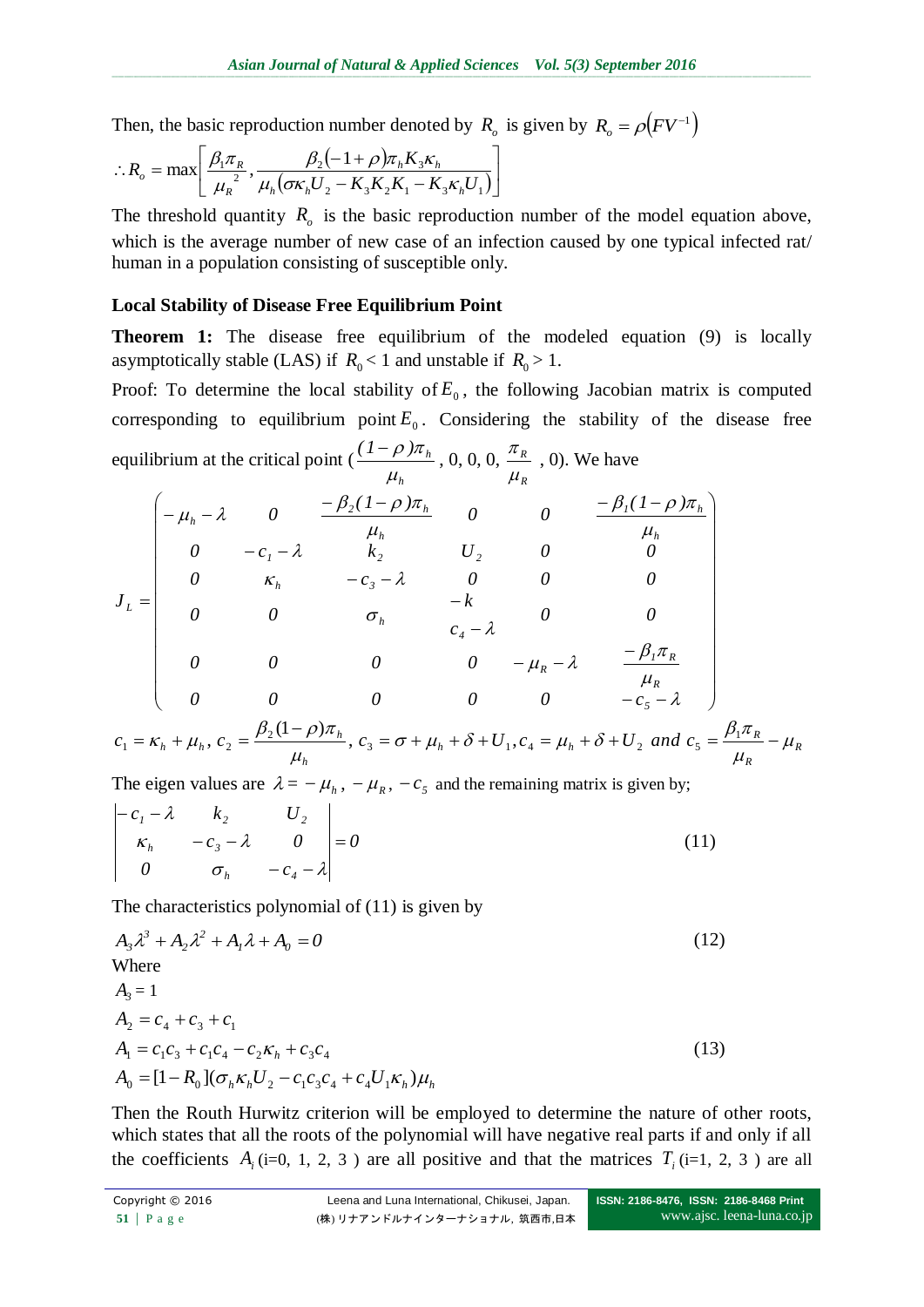positive. Clearly, from (13) above  $A_3 > 0, A_2 > 0, A_1 > 0$  and  $A_0 > 0$  if  $R_0 < 1$ . Also, the Hurwitz matrix  $T_i$  are all positive which are given below;

$$
T_1 = A_2 > 0, T_2 = \begin{vmatrix} A_2 & A_3 \\ A_0 & A_1 \end{vmatrix} > 0, T_3 = \begin{vmatrix} A_2 & A_3 & 0 \\ A_0 & A_1 & A_2 \\ 0 & 0 & A_0 \end{vmatrix} > 0
$$

Therefore, all the eigen-values of the polynomial (12) are negative which shows that the disease free equilibrium is locally asymptotically stable.

#### **Global stability of the Disease Free Equilibrium**

**Theorem 2**: The disease free equilibrium of model given by (9) is globally asymptotically stable if  $R_0 < 1$ .

#### **Proof:**

We will use comparison theorem [10] to prove the global stability. The rate of change of variables representing the infected components of equation (9) can be re-written as;

$$
\begin{pmatrix} E'_h \\ I'_h \\ J'_h \\ I'_R \end{pmatrix} = (F - V) \begin{pmatrix} E_h \\ I_h \\ J_h \\ I_R \end{pmatrix} - F_i \begin{pmatrix} E_h \\ I_h \\ J_h \\ I_R \end{pmatrix}
$$

Where;

$$
\begin{pmatrix} E'_{h} \\ I'_{h} \\ J'_{h} \\ I'_{R} \end{pmatrix} = (F - V) \begin{pmatrix} -\kappa_{h} - \mu_{h} - \beta_{2} S_{h} + U_{1} + U_{2} + \beta_{1} S_{h} \\ \kappa_{h} - \sigma_{h} - \mu_{h} - \delta - U_{1} \\ \sigma_{h} - \mu_{h} - \delta - U_{2} \\ \beta_{1} S_{h} - \mu_{R} \end{pmatrix} - F_{i} \begin{pmatrix} E_{h} \\ I_{h} \\ J_{h} \\ I_{R} \end{pmatrix}
$$
(14)

Then,

$$
\begin{pmatrix} E'_h \\ I'_h \\ J'_h \\ I'_R \end{pmatrix} \leq (F - V) \begin{pmatrix} -\kappa_h - \mu_h - \beta_2 S_h + U_1 + U_2 + \beta_1 S_h \\ \kappa_h - \sigma_h - \mu_h - \delta - U_1 \\ \sigma_h - \mu_h - \delta - U_2 \\ \beta_1 S_h - \mu_R \end{pmatrix}
$$

All the eigen values of the matrix  $F - V$  have negative real parts. It follows that the linearized differential inequality system above is stable whenever  $R_{o}$  < 1. Consequently, by comparison theorem [10] we have that  $E_h = I_h = J_h = I_R = 0, \rightarrow (0,0,0,0,0)$  as  $t \rightarrow \infty$ . Substituting  $E_h = I_h = J_h = I_R = 0$  into (1) we have that  $S_h(t) \to S_h(0)$ , and  $S_R(t) \to S_R(0)$  as  $t \to \infty$ . Hence, we have a positive invariant region. it follows that disease free equilibrium is globally asymptotically stable whenever  $R_0 < 1$ .

 $\overline{\phantom{a}}$  $\overline{\phantom{a}}$  $\overline{\phantom{a}}$  $\overline{\phantom{a}}$  $\overline{\phantom{a}}$ 

 $\setminus$ 

J

### **Existence of the Endemic Equilibrium**

**Theorem 3**: The model (9) has a unique endemic equilibrium when the basic reproduction number exceeds unity (i.e.  $R_0 > 1$ )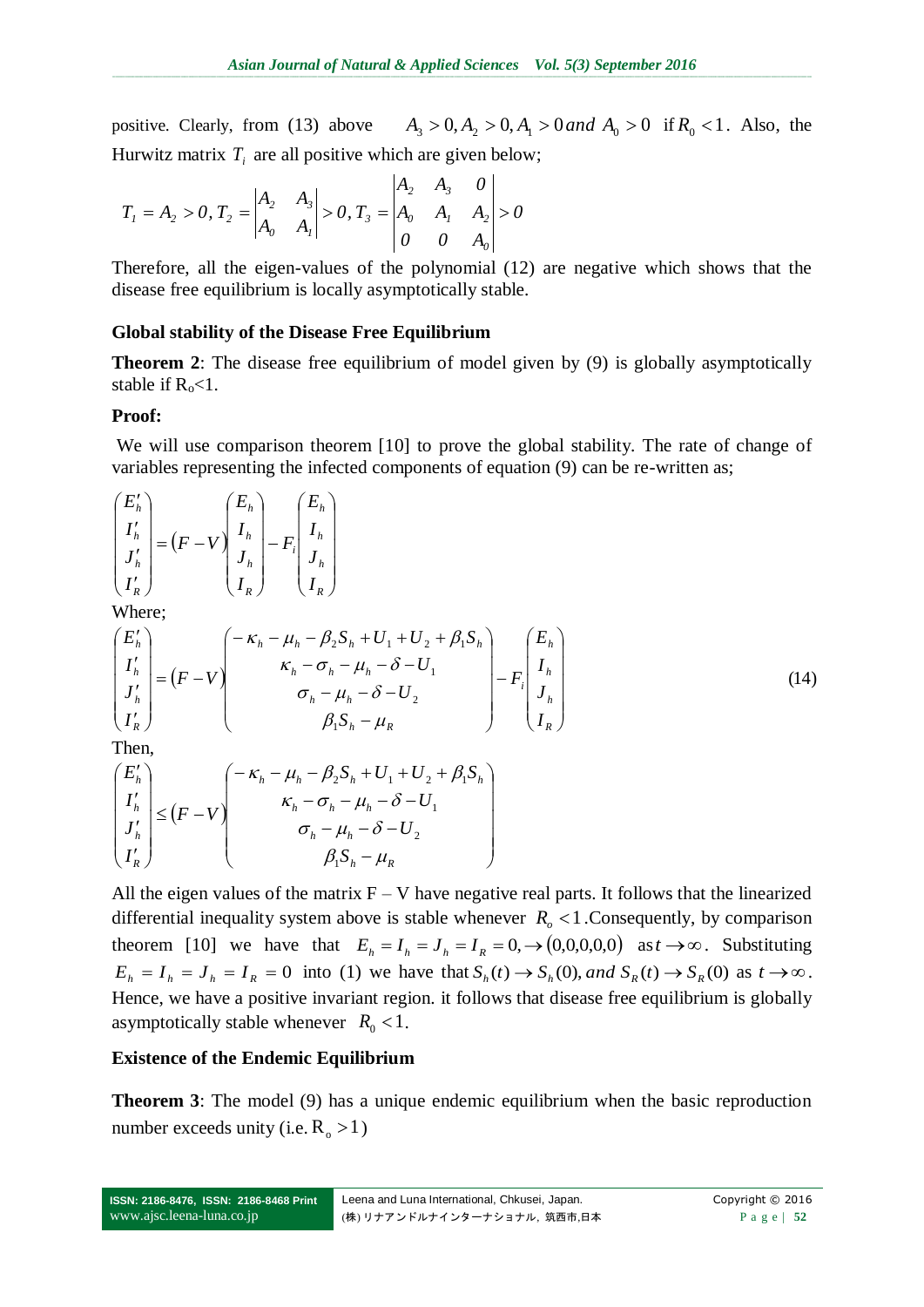**Proof:** Let the endemic equilibrium  $\varepsilon_1^*$  $\varepsilon_1^*$  of the model be given be  $\varepsilon_1^* = (S_h^*, E_h^*, I_h^*, J_h^*, S_R^*, I_R^*)$ R \*\* R \*\* h \*\* h \*\* h \*\* h  $\varepsilon_1^{**} =$ . Then, by setting the model equations to zero, the results are as follow;

$$
S_{h}^{**} = \frac{(1-\rho)\pi_{h}\mu_{R}}{I_{h}^{**}\mu_{R}\beta_{2} + \pi_{R}\beta_{1} - \mu_{R}^{2} + \mu_{R}\mu_{h}}
$$
  
\n
$$
E_{h}^{**} = \frac{\pi_{R}(1-\rho)(U_{2} + \mu_{h} + \delta_{h})[\beta_{2}I_{h}^{**}\mu_{R} + (\beta_{1}\pi_{R} - \mu_{R}^{2})]}{(I_{h}^{**}\mu_{R}\beta_{2} + \pi_{R}\beta_{1} - \mu_{R}^{2} + \mu_{R}\mu_{h})(\mu_{h} + \delta_{h} + U_{2})(\kappa_{h} + \mu_{h})} + \frac{I_{h}^{**}(\sigma U_{2} + U_{1}U_{2} + U_{1}\mu_{h} + U_{1}\delta_{h})}{(\mu_{h} + \delta_{h} + U_{2})(\kappa_{h} + \mu_{h})}
$$

$$
K_{h}^{**} = \frac{\sigma I_{h}^{**}}{\mu_{h} + \delta_{h} + U_{2}}
$$

$$
S_{R}^{**} = \frac{\pi_{R}}{\beta_{1}I_{R}^{**} + \mu_{R}}
$$

$$
I^{**} = \frac{\beta_{1}\pi_{R} - \mu_{R}^{2}}{\beta_{1}\pi_{R} - \mu_{R}^{2}}
$$

$$
I_R^{**} = \frac{p_1 \kappa_R - \mu_R}{\mu_R \beta_1}
$$

and  $I_h^*$  $I_h^*$  is given by the solution of the quadratic equation;

$$
AI_h^{**^2} + BI_h^{**} + C = 0
$$

Where;

$$
A = \mu_R \beta_2 [\kappa_h (\sigma U_2 + U_1 U_2 + U_1 \mu_h + U_1 \delta_h) - (\mu_h + \delta_h + U_2) (\kappa_h + \mu_h) (\mu_h + \sigma + \delta_h + U_1)]
$$
  
\n
$$
B = \kappa_h (\sigma U_2 + U_1 U_2 + U_1 \mu_R + U_1 \delta_R) (\pi_R \beta_1 - \mu_R^2) -
$$
  
\n
$$
(\mu_h + \delta_h + U_2) (\kappa_h + \mu_h) [(\mu_h + \sigma + \delta_h + U_1) (\pi_R \beta_1 - \mu_R^2) + \mu_R \beta_2 \rho \pi_h]
$$
  
\n
$$
+ (R_0 - 1) (\mu_R \mu_h) [(\mu_h + \sigma + \delta_h + U_1) (\mu_h + \delta_h + U_2) (\kappa_h + \mu_h) - \kappa_h (\sigma U_2 + U_1 (U_2 + \mu_h + \delta_h))]
$$
  
\n
$$
C = \pi_h \kappa_h (1 - \rho) (\pi_R \beta_1 - \mu_R^2) (U_2 + \mu_R + \delta_h) + \rho \pi_h (\pi_R \beta_1 - \mu_R^2 + \mu_R \mu_h) (\mu_h + \delta_h + U_2) (\kappa_h + \mu_h)
$$

The coefficient of 
$$
I_h^{**2}
$$
 is positive (i.e. A >0) if;  
\n
$$
\kappa_h(\sigma U_2 + U_1 U_2 + U_1 \mu_h + U_1 \delta_h) > (\mu_h + \delta_h + U_2)(\kappa_h + \mu_h)(\mu_h + \sigma + \delta_h + U_1)
$$

And the constant C is positive. Moreover, B is negative whenever  $R_0 > 1$ , if also;  $\kappa_h(\sigma U_2 + U_1 U_2 + U_1 \mu_h + U_1 \delta_h) > (\mu_h + \delta_h + U_2)(\kappa_h + \mu_h)(\mu_h + \sigma + \delta_h + U_1)$ Then, there exists positive roots. Therefore, there exists an endemic equilibrium whenever  $R_0 > 1$ 

# **NUMERICAL SIMULATION**

Numerical simulation of the model was carried out by the help of MAPLE 17 software using differential transformation method. The parameters values are as given in the table 2.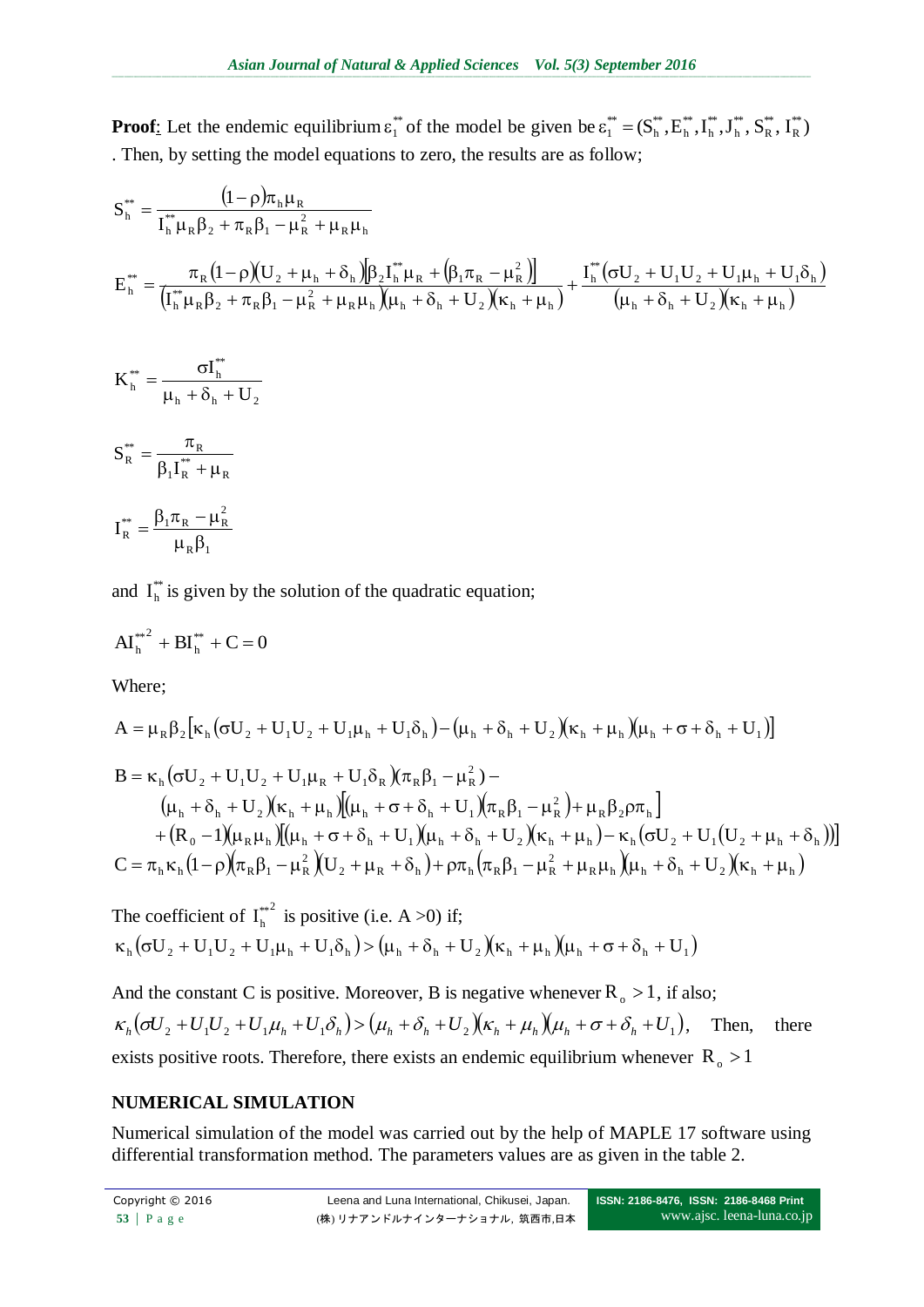

#### **DISCUSSION OF RESULTS AND CONCLUSION**

A six (6) new compartmental model was formulated to gain insight into the effect of isolation of infected individuals and treatment of infected individuals in the dynamical spread of Lassa fever due to effective contact of human and infected rats. The positivity of solution shows that the model is mathematically and epidemiologically well posed. Basic reproduction number ' R0 ' which determines whether Lassa disease dies out or spread was calculated using next generation matrix method, the result shows that, disease dies out whenever the threshold  $R0 < 1$  but spreads when it exceeds unity i.e.  $R0 > 1$ . The global stability of disease free equilibrium was analyzed using comparism method [10].

Numerical simulation of the model was carried out by MAPLE (17) software . Figures 1 and 2 of the numerical simulation showed that, isolation of infected individuals would reduce the dynamical spread of Lassa fever in the society. Moreover, this would help the public not to have interaction with infected individuals and would enable infected-isolated individuals to receive proper and adequate treatment.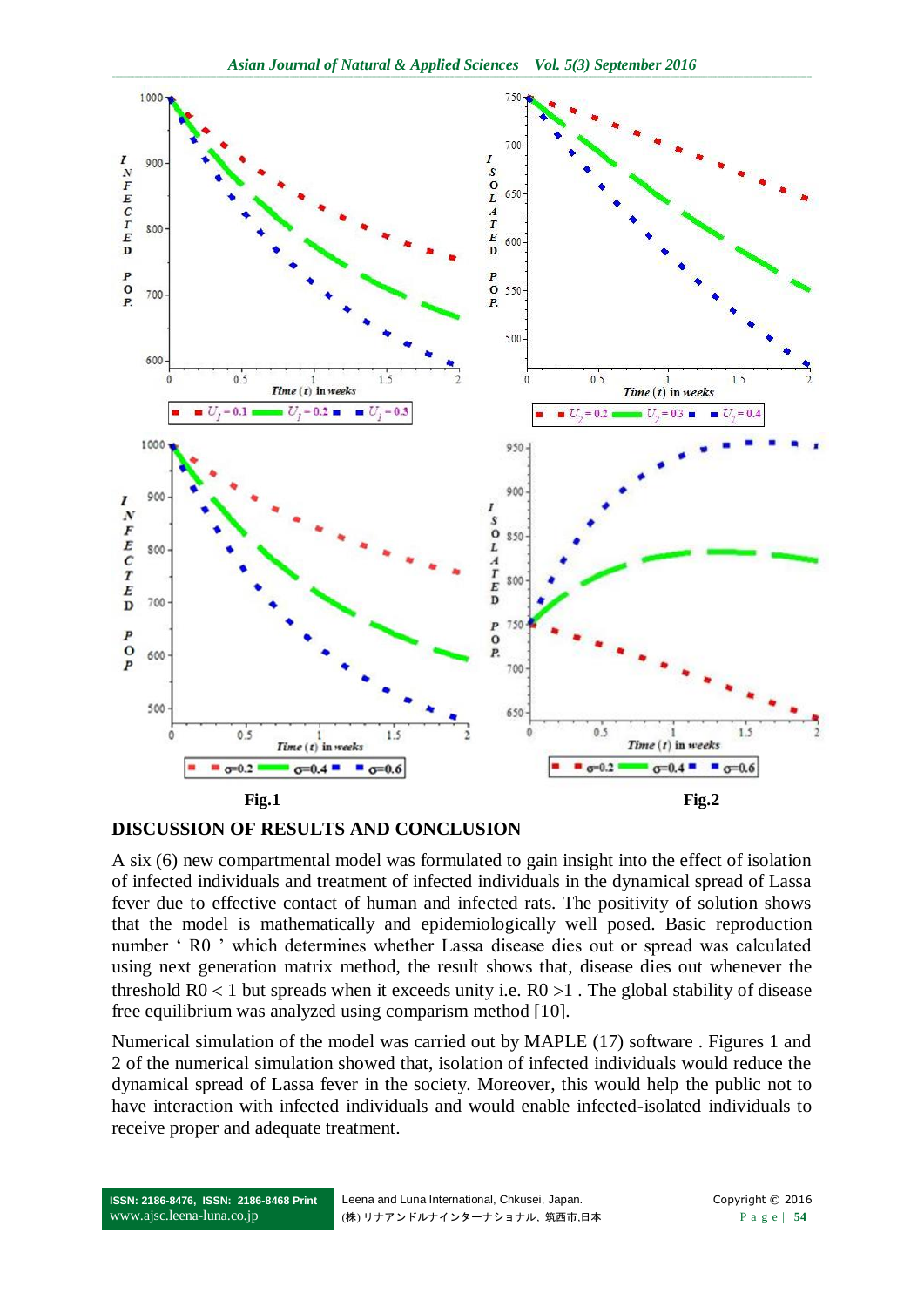Figures 3 and 4 showed the pronounced effect of treatment on infected and infected-isolated individuals. Results showed that treatment of infected-isolated individuals yield a better result compared to infected individuals. When the treatment rate of infected individuals is 0.3, we have about 580 infected whereas the infected-isolated individuals have reduced to 550.

In conclusion, isolation of infected individuals should be targeted as one of the control measures by government and policy health makers in the dynamical control of Lassa fever in the society.

| Variable   | <b>Description</b>         |
|------------|----------------------------|
| $S_h(t)$   | Susceptible Individuals    |
| $E_{h}(t)$ | Exposed Individuals        |
| $I_{h}(t)$ | Infected Individuals       |
| $J_{h}(t)$ | Isolated Individuals       |
| $S_R(t)$   | Susceptible Rodents (Rats) |
| $I_R(t)$   | Infected Rodents           |

**Table 1. Table of variables and Description**

| Parameter                       | <b>Description</b>            | <b>Values</b> | <b>References</b> |
|---------------------------------|-------------------------------|---------------|-------------------|
| $\rho$                          | Rate of infection at birth    | 0.2           | Estimated         |
| $\pi_{_h}$                      | Recruitment rate of human     | 2000          | Estimated         |
| $\beta_1$                       | Contact rate of rat           | 0.2           | Estimated         |
| $\beta_{2}$                     | Contact rate of human         | 0.2           | Estimated         |
| $\mu_{h}$                       | Natural death rate of human   | 0.02          | CIA(2015)         |
| $\delta_{\scriptscriptstyle h}$ | Death due to disease of human | 0.1           | Estimated         |
| $K_h$                           | Progression rate              | 0.003         | Estimated         |
| σ                               | Isolation rate                | 0.2           | Estimated         |
| $U_1$                           | Infected treatment rate       | 0.1           | Estimated         |
| $U_{2}$                         | Isolated treatment rate       | 0.2           | Estimated         |
| $\pi_{R}$                       | Recruitment rate of rat       | 500           | Estimated         |
| $\mu_{_R}$                      | Natural death rate of rat     | 0.02          | Estimated         |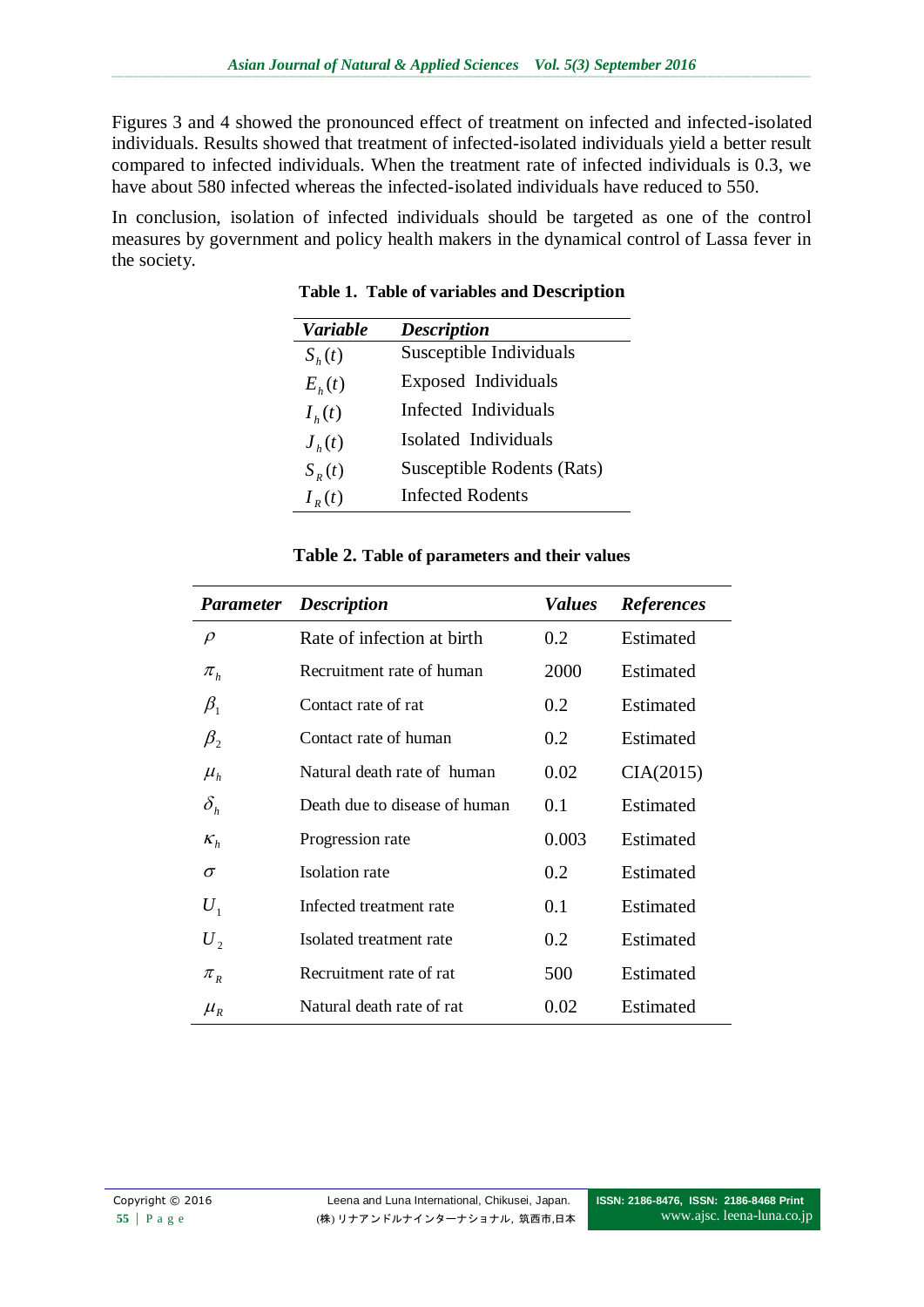#### **REFERENCES**

- [1]. Bawa, M., Abdulraham, S., Jimoh, O.R., (2013). Stability Analysis of the Disease Free-Equilibrium State of Lassa Fever Disease. *Int. J. of Sc.and Math. Edu. 9*(2). 115- 123
- [2]. Centers for Disease Control and Prevention (2013). Lassa fever fact sheet.
- [3]. Centers for Disease Control and Prevention (2004). Imported Lassa fever. *MMWR Morb Mortality Wkly Rep. 53*(38), 894-897.
- [4]. Central Intelligence Agency (2015). World fact book for the year 2014. Acesss on February 2016 from http:/www.cia/library/publication/the-worldfactbook/geos/ni.htm.
- [5]. Diekmann, O., Hesterbeek, J. A. P. and Metz, J. A. J.(1990): On the definition and the computation of the basic reproduction number ratio  $R_0$  in models for infectious diseases in heterogeneous populations. J*. Math. Biol. 28*. 365-612.
- [6]. Driessche, P. & Watmough, J. (2002): Reproduction numbers and sub-threshold endemic equilibrium for compartment models of disease transmission. *Mathematical Biosciences 180*, 29-48.
- [7]. Gunter, S., Weisner, B., Roth, A.,Gnewing T., Asper,M.,Drosten, C., Emmerich, P.,Peterson, J., Wilczerk, M. Schmitz H.,and Gunther, S. (2001). Lassa fever Encephalotopathy: Lassa virus in Cerebrospinal Fluid but Not in serum. *The Journal of Infectious Diseases 184*(3), 345-349. DOI: 10.1086/322033.2001.11443561.
- [8]. Inyama, S.C. (2009). *A mathematical model for Lassa fever with reserved population*, unpublished.
- [9]. James, T. O., Abdulrahman, S., Akinyemi, S., and Akinwale, N. I. ( (2005). Dynamics Transmission of Lassa fever Disease*. International Journal of innovation and Research in Education Sciences 2*(1), ISSN (online): 2349-5219.
- [10]. Lakshmikantham, V., Leela, S. and Martynyuk, A. A. (1989). Stability Analysis of Non-Linear Systems. Marcel Dekker, Inc. New York and Basel.
- [11]. Ogbu, O., Ajuluchukwu, E., and Uneke, C. J. (2007). Lassa fever in West Africa Subregion: an overview. *J. Vect. Borne Disease.* 44, 1-11.
- [12]. Okuonghae D & Okuonghae, I. (2006). A mathematical model for Lassa fever. *Journal of National Association of Mathematical physics, 10*, 457-464.
- [13]. Omalibu, S, A., Badaru, S.O, Okokhere,b P, Asogun D., Drosten C. Emmerich, P.Becker-Ziaja, B, Schmitz, H, Gunther, S. ,Becker-ziaja, B.(2005). Lassa fever, Nigeria 2003 and 2004. *Emerging Infectious Diseases, 11*.1642–4.
- [14]. Promed-mail. (2006). Lassa fever-Liberia (02). Number 20061001.2812. Retrieved on July 8, 2013 from *[http://www.promedmail.chip.org/pipermail/promed/003770.html.](http://www.promedmail.chip.org/pipermail/promed/003770.html)*